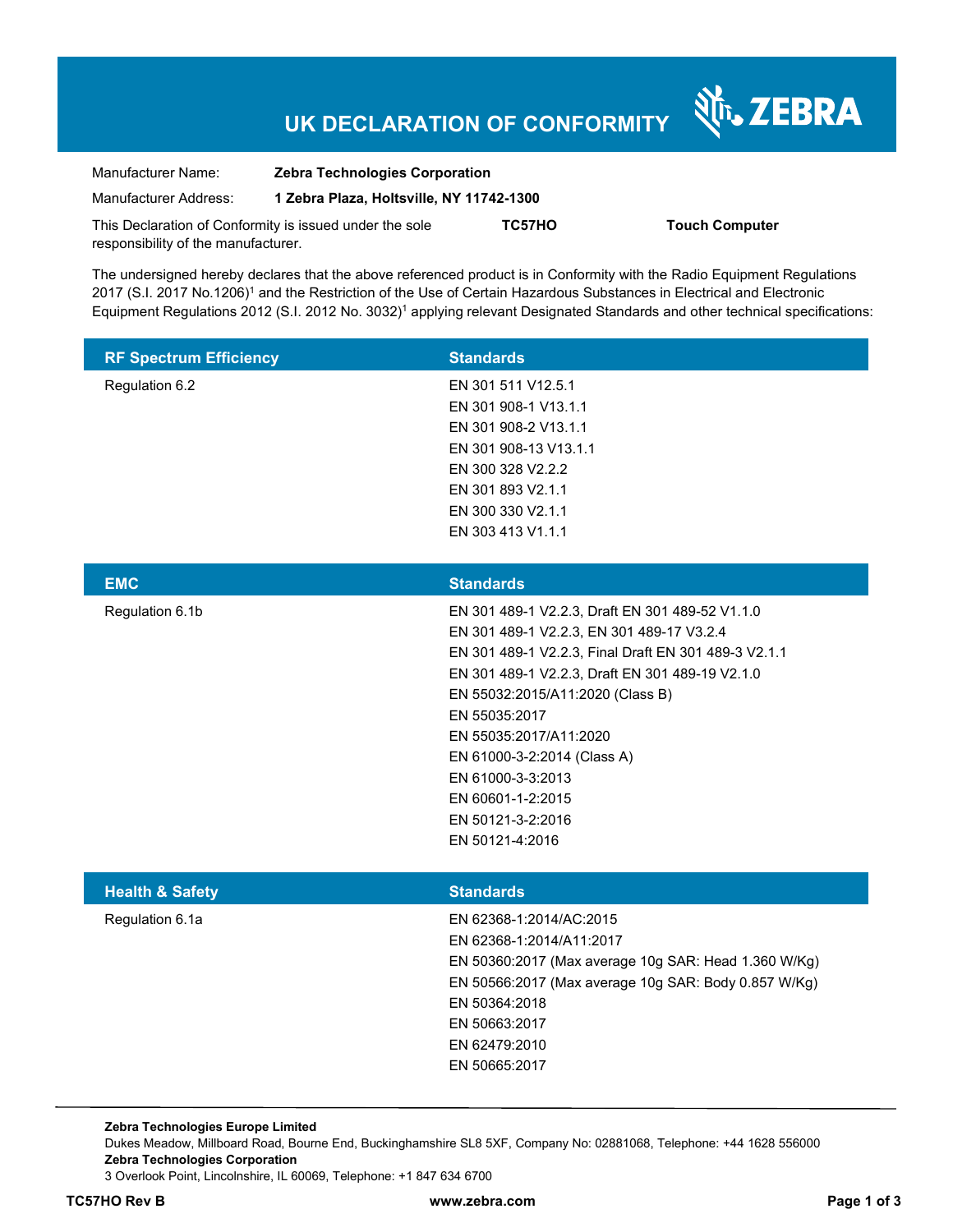## **UK DECLARATION OF CONFORMITY**

EN 62311:2008 EN 62311:2020 EN 62471:2008 (LED)

#### **Environmental Standards**

Restriction of the Use of Certain Hazardous Substances in Electrical and Electronic Equipment Regulations

EN 50581:2012 EN IEC 63000:2018

With regard to the Radio Equipment Regulations 2017 (S.I. 2017 No.1206)<sup>1</sup>, the conformity assessment procedure referred to in regulation 41(4)(a) and detailed in Schedule 2 has been followed.

 $^{\rm 1}$  As amended by applicable EU withdrawal legislation implemented at the time of issuing this declaration

#### **Signed on behalf of Zebra Technologies Corporation**

*(Signature of authorized person)* Marco Belli Rev: B Sr. Manager, Regulatory **Date: 1 December 2021** Place: Bourne End, UK

र्शे<sub>ं</sub> ZEBRA